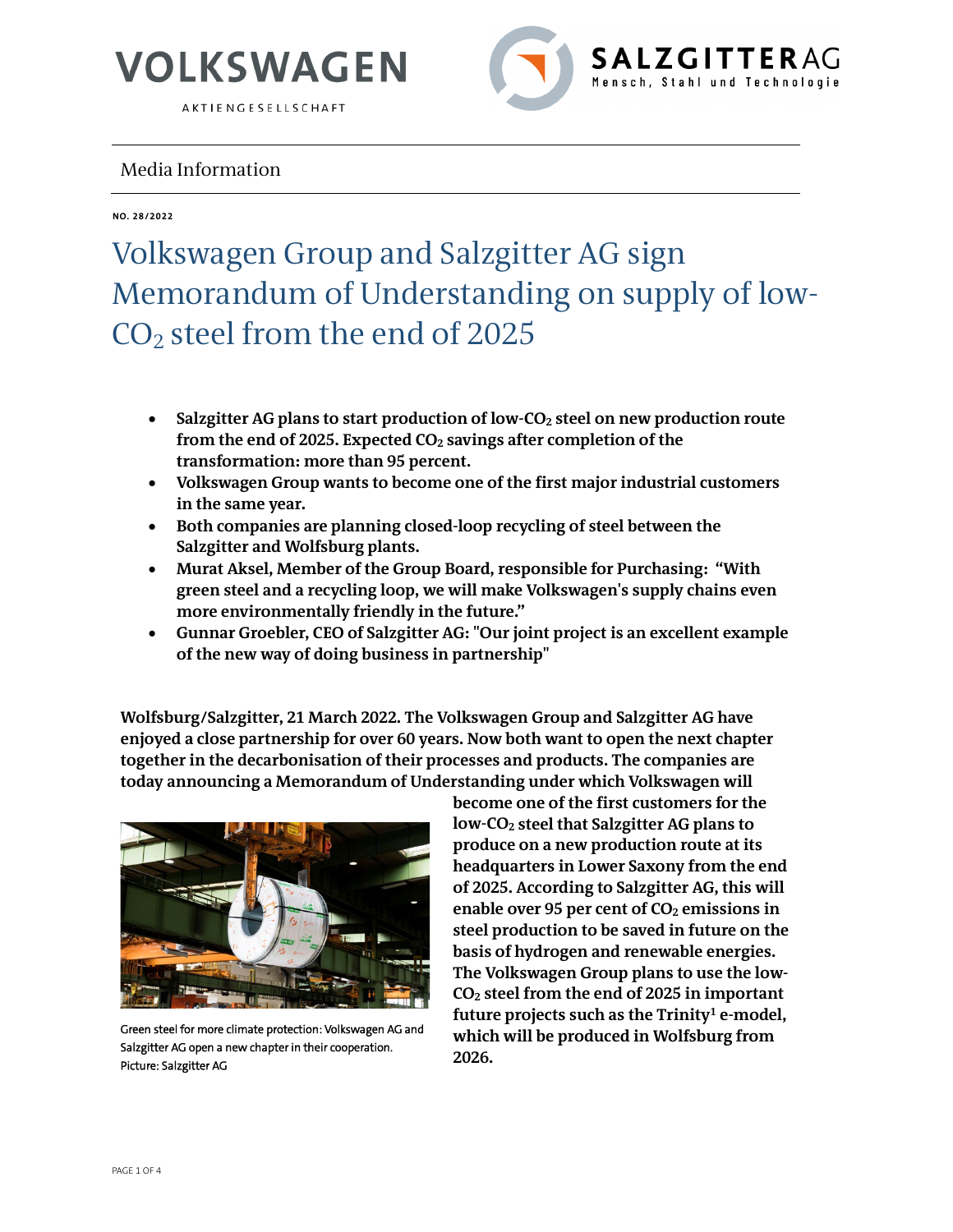# **VOLKSWAGEN**

AKTIENGESELLSCHAFT

 $\mathcal{L}_\mathcal{L} = \{ \mathcal{L}_\mathcal{L} = \{ \mathcal{L}_\mathcal{L} = \{ \mathcal{L}_\mathcal{L} = \{ \mathcal{L}_\mathcal{L} = \{ \mathcal{L}_\mathcal{L} = \{ \mathcal{L}_\mathcal{L} = \{ \mathcal{L}_\mathcal{L} = \{ \mathcal{L}_\mathcal{L} = \{ \mathcal{L}_\mathcal{L} = \{ \mathcal{L}_\mathcal{L} = \{ \mathcal{L}_\mathcal{L} = \{ \mathcal{L}_\mathcal{L} = \{ \mathcal{L}_\mathcal{L} = \{ \mathcal{L}_\mathcal{$ 

For Volkswagen, the reduction of  $CO<sub>2</sub>$  emissions in the supply chain is a key element in the Group's strategy to gradually become a carbon-neutral mobility provider by 2050. In doing so, the manufacturer is pursuing the approach of a so-called hot spot analysis: it is concentrating on reducing CO<sub>2</sub> emissions where they are mainly generated during the production of a car. In addition to the battery-electric powertrain and aluminium components, this is particularly the case with steel. In future projects such as Trinity - the fully connected electric car of the next generation, which will be manufactured in Wolfsburg from 2026 - the use of  $CO<sub>2</sub>$ -reduced steel can therefore make a significant contribution to improving the overall CO2 balance sheet. By the end of 2022, both partners intend to concretise and contractually agree on purchase quantities for the low-CO<sub>2</sub> steel in the period 2025 to 2030.

For its part, Salzgitter AG has set out to massively reduce  $CO<sub>2</sub>$  emissions in steel production with the transformation program "SALCOS - Salzgitter Low  $CO<sub>2</sub>$ -Steelmaking". In contrast to pig iron production using carbon-based blast furnaces, the steel and technology group wants to produce steel in future using green hydrogen and renewable energies on a new production route. Hydrogen electrolysers, direct reduction plants and electric furnaces are being built in Salzgitter for this purpose. Step by step, the steel producer wants to reduce  $CO<sub>2</sub>$  emissions by more than 95 per cent by 2033. This would avoid one percent of Germany's total  $CO<sub>2</sub>$  emissions.

Cooperation between the two companies on so-called "green steel" has already begun. Last year, Volkswagen AG processed sample quantities of  $CO<sub>2</sub>$ -reduced steel from the Salzgitter AG for the first time. This is produced on the scrap-based electric steel route in Peine and has a 66 percent reduced  $CO<sub>2</sub>$  footprint. This year, Volkswagen plans to purchase a further 3,000 tonnes.

Another aspect of the joint agreement is the goal of establishing a closed-loop recycling system for steel between Volkswagen's main plant in Wolfsburg and the integrated steelworks in Salzgitter. Accordingly, the Volkswagen Group makes the steel residues from production available again to Salzgitter AG, which melts them down, processes them into new steel products and delivers them to Wolfsburg for car production again. The aim is to extend this "closed loop" for steel to other Volkswagen Group production sites in the future.

Murat Aksel, Group Board Member for Purchasing at Volkswagen AG, emphasised the strategic importance of the cooperation: "Purchasing is a decisive factor for the Volkswagen Group on the road to  $CO<sub>2</sub>$  neutrality. And we want to achieve this goal by 2050 at the latest. Even today, parts of our production are  $CO<sub>2</sub>$ -neutral in balance sheet terms - for example, in ID.3 production in Zwickau. The transformation to e-mobility is significantly increasing the importance of corporate purchasing in terms of decarbonisation: while the supply chain has so far been responsible for 17 percent of  $CO<sub>2</sub>$  emissions over the entire life cycle of the Golf, this figure has already risen to 42 percent for the ID. 3. For the further improvement of our  $CO<sub>2</sub>$  balance, the use of materials - above all the raw material steel - plays a central role. The use of  $CO<sub>2</sub>$ -reduced steel is an important step here, as is the recycling of steel residues.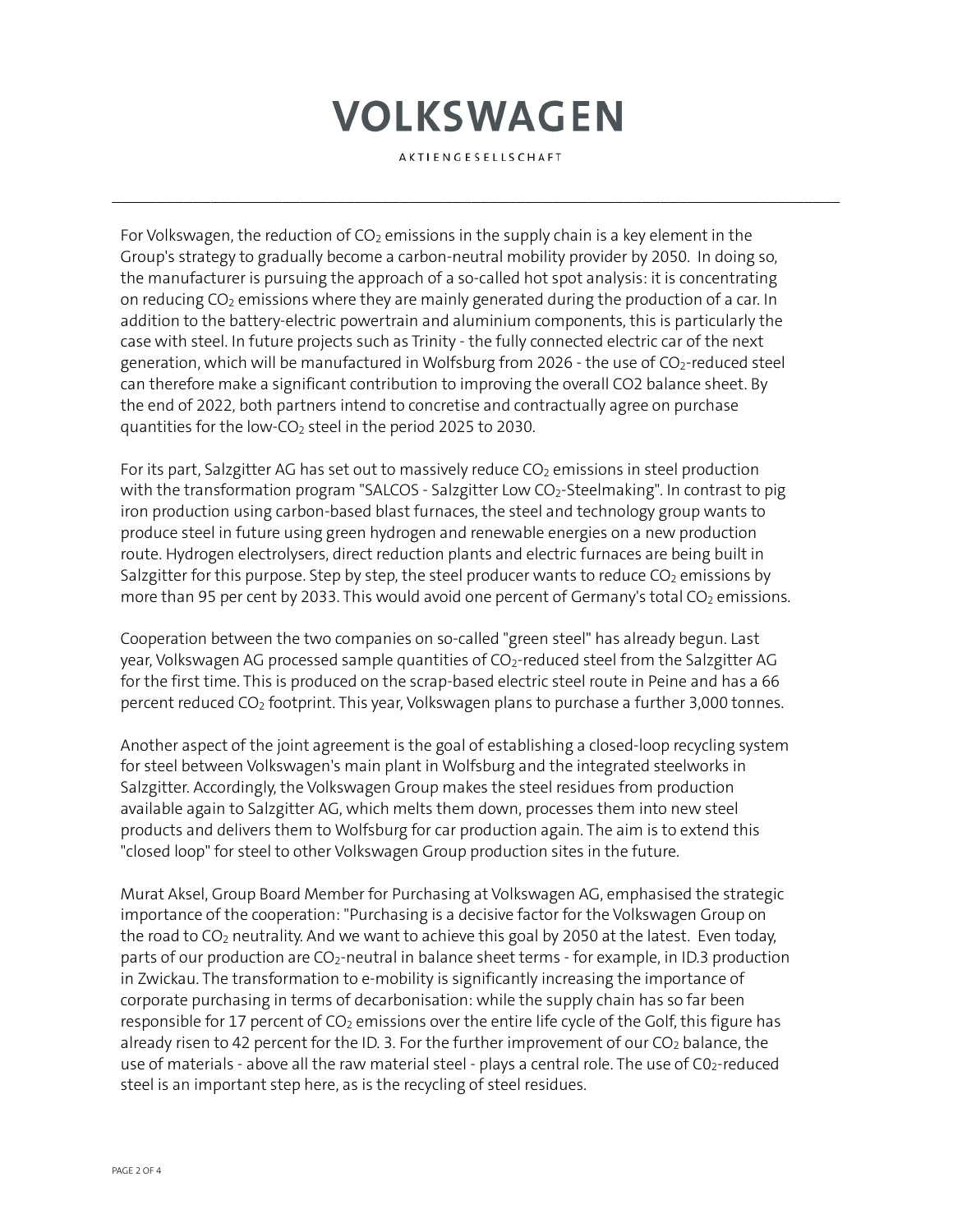## **VOLKSWAGEN**

AKTIENGESELLSCHAFT

 $\mathcal{L}_\mathcal{L} = \{ \mathcal{L}_\mathcal{L} = \{ \mathcal{L}_\mathcal{L} = \{ \mathcal{L}_\mathcal{L} = \{ \mathcal{L}_\mathcal{L} = \{ \mathcal{L}_\mathcal{L} = \{ \mathcal{L}_\mathcal{L} = \{ \mathcal{L}_\mathcal{L} = \{ \mathcal{L}_\mathcal{L} = \{ \mathcal{L}_\mathcal{L} = \{ \mathcal{L}_\mathcal{L} = \{ \mathcal{L}_\mathcal{L} = \{ \mathcal{L}_\mathcal{L} = \{ \mathcal{L}_\mathcal{L} = \{ \mathcal{L}_\mathcal{$ 

With green steel and a recycling loop, we will make Volkswagen's supply chains even more environmentally friendly in the future."

Gunnar Groebler, Chairman of the Executive Board of Salzgitter AG, welcomes the expansion of the long-standing cooperation with Volkswagen to include this important purpose for the future: "The decarbonisation of society and the economy can only succeed with the cooperation of strong partners. Our joint project is an excellent example of this new way of doing business the circular economy with closed material flows. The close proximity of steel and car production is another ecological plus of this planned cooperation. By supplying green steel and taking back the steel residues from car production, we are supporting our long-standing customer Volkswagen in achieving its climate targets. This is another very concrete step towards expanding and strengthening the market-based structures of the Circular Economy."

> Volkswagen AG Volkswagen Communications Kontakt Sebastian Schaffer Telefon +49-172-529 -0-334 Mai[l sebastian.schaffer@volkswagen.de](mailto:sebastian.schaffer@volkswagen.deirstname.surname@volkswagen.de) [| www.volkswagen-newsroom.com](http://www.volkswagen-newsroom.com/)

> Volkswagen AG Volkswagen Communications Kontakt Andreas Hoffbauer Telefon +49-5361-9-31330 Mai[l andreas.hoffbauer@volkswagen.de](mailto:andreas.hoffbauer@volkswagen.de) [| www.volkswagen-newsroom.com](http://www.volkswagen-newsroom.com/)



Salzgitter AG Konzernkommunikation Kontakt Markus Heidler Telefon +49-5341-21 2701 Mai[l heidler.m@salzgitter-ag.de](mailto:heidler.m@salzgitter-ag.de) [| www.salzgitter-ag.de](http://www.salzgitter-ag.de/)